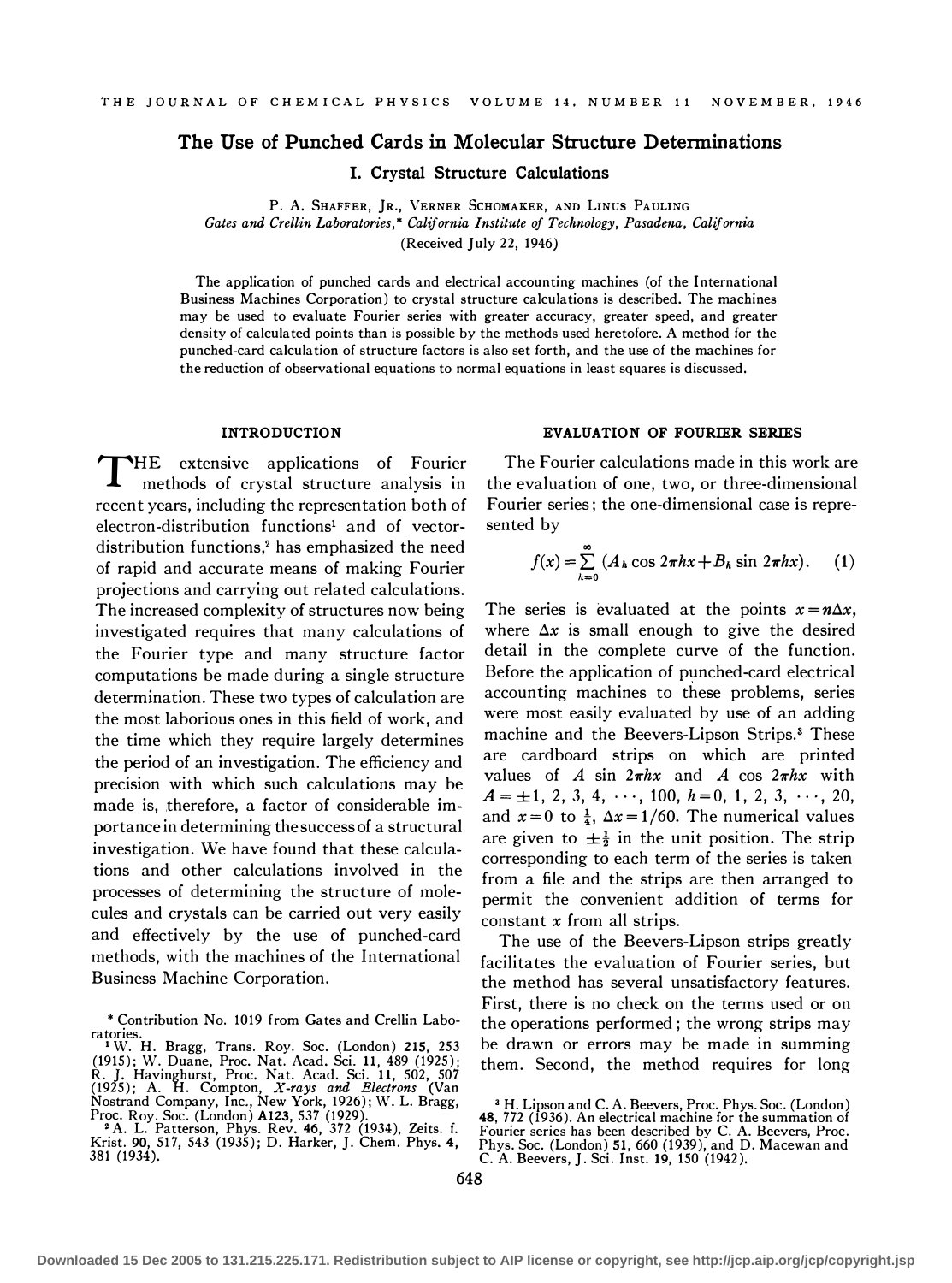periods of time the constant attention of the operator putting numbers into the adding machine and recording the results; the fatigue due to these operations contributes greatly to the probability of error. Third, the tabulated functions are not given to a number of places sufficient for all present-day needs. Fourth, the interval  $\Delta x$  is too large and the range of  $h$  too small for the resolution of structural features in large unit cells. Further, the extension of the computed range 0 to  $\frac{1}{4}$  of the argument x to a larger one can be made only by summing the odd and even sines and cosines separately and combining the four terms with proper changes of sign; the method of doubling or quadrupling the frequencies of the terms cannot be used because the multiplied frequencies soon exceed the range of the tables. Because of these difficulties we have sought during the last few years to devise a mechanical means of carrying out Fourier calculations in a precise and efficient manner.

A machine for making the calculations for crystal structure work was first designed. While the construction of this machine was under consideration, Dr. W. J, Eckert suggested that the punched-card machines of the International Business Machines Corporation might be used for evaluating Fourier series, and proposed a method of using these machines. We then worked out somewhat different methods of using the IBM machines for evaluating not only the Fourier series required for crystal structure investigations but also the Fourier sums and integrals occurring in electron diffraction work ; the latter calculations are discussed in the following paper. Other important uses of the machines in molecular structure work have also been found.

## The Machines Used in the Calculations

The machines used in punched-card calculations have been described in detail elsewhere. 4 Specially prepared cards of insulating paper are passed under several sets of reading brushes in the machine. When holes punched in a card come into position, the brushes are permitted to touch an electrified roller beneath the card. The card feed is synchronized with the other operating units of the machine and the timing of the impulses picked up by the reading brushes is thus <sup>g</sup>iven numerical significance. The brushes are connected to plug positions in a removable plugboard. Almost all of the electrical circuits of the tabulating machine have terminals in the plugboard, and these circuits may be plugged together to cause the machine to perform in a variety of ways. For instance, number impulses read by the card brushes can be transmitted to counters, through the counter entrance hubs, and the counter exit hubs can be plugged to print bar hubs in order to print totals of numbers represented by the punches in the cards. In this way holes punched in the cards activate sorting, printing, and accumulating mechanisms as desired. In the calculations at hand only three pieces of machine equipment are used. These are an electric key punch (type 11), an electric sorting machine (type 80), and an alphabetic direct-subtraction tabulating machine (type 405). The punch is used to replace damaged cards and to punch special cards used in the arrangement of the printed result of the calculation. The sorter is used for arranging the cards in order before filing or machine tabulation. The tabulator accumulates totals of numbers punched on the cards, prints the results, and then continues with the next step of the calculation, thus performing the duties of an adding machine and its operator at the same time.

The alphabetic tabulator used is a standard machine except for the addition of seven relays, besides the five which are standard equipment, for the switching of counters from addition to subtraction; twelve of these relays, called " $X$ distributors," are needed for the controlled addition and subtraction of numbers in twelve independent six-place counters. With modification of the card files to permit addition of complements rather than direct subtraction, the standard machine could be used to give identical results; but the standard machine without modification cannot be used with our present card files.

The character of the calculations requires that essentially all of the circuits of the machine be

<sup>&</sup>lt;sup>4</sup> W. J. Eckert, Punched Card Methods in Scientific Computation (Thomas J. Watson Astronomical Computing Bureau, January 1940); Practical Applications of the Punched Card Method in Colleges and Universities edited by G. W. Baehne (Columbia University Press, New York,<br>1935); *Machine Methods of Accounting* (International<br>Busin**ess M**achines Corporation, 1936); Harry P. Hartkemeier, *Principles of Punched Card Machine Operation*<br>(Thomas Y. Cromwell Company, New York, 1942).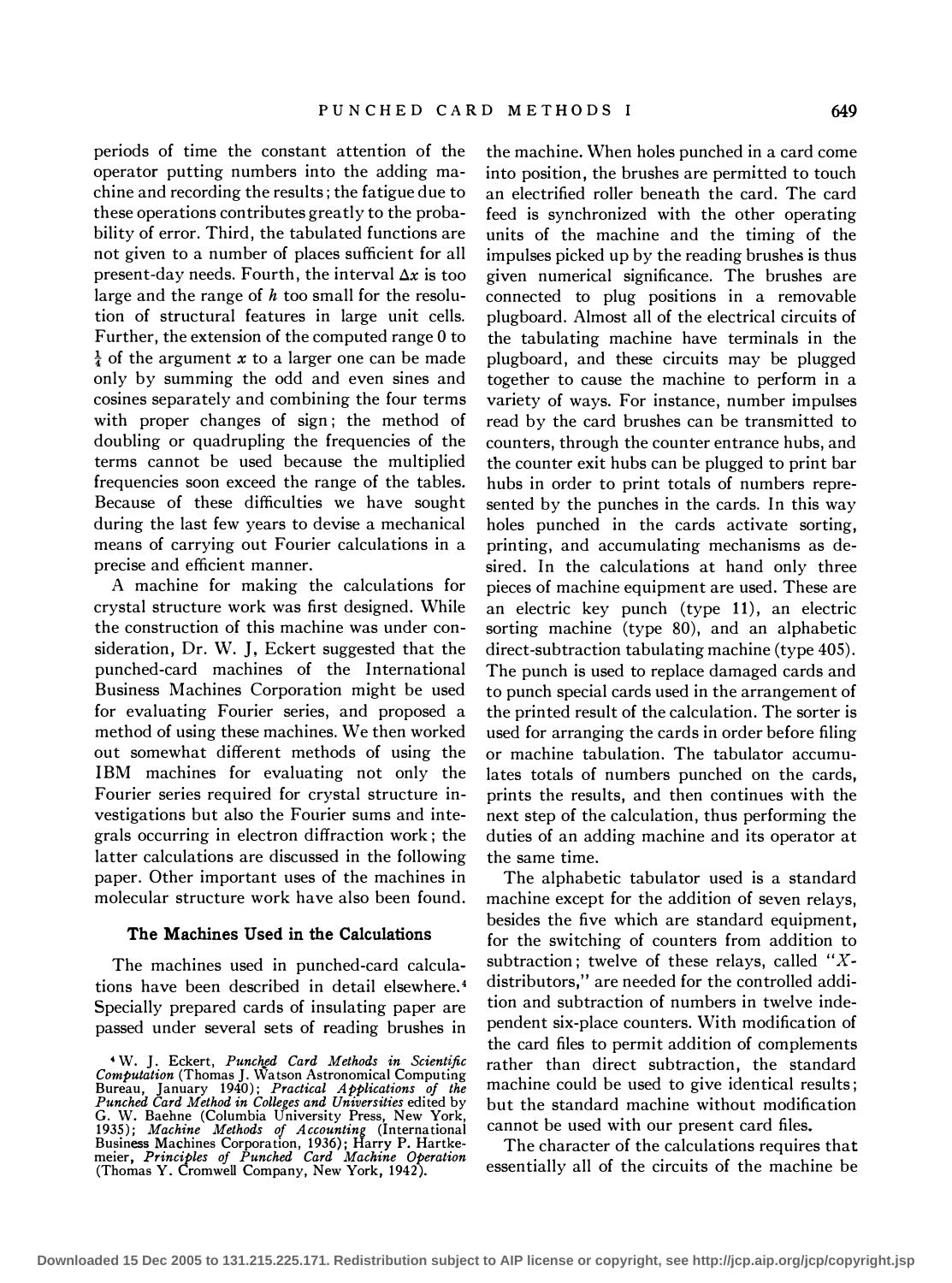

FIG. 1. A typical punched card. The vertical lines indicate the twelve function fields and the classification field for the card design described in the text.

used. The "automatic plugboard," a board which may be removed, completely wired, from the machine and replaced by another, is almost completely plugged, and several toggle switches have been attached to the cover of the board to increase the flexibility of the wiring arrangement. All of the problems to be discussed in the papers of this series with the exception of the leastsquares calculations and tabulation of "reflection cards" are performed with use of one plugboard. The external toggle switches permit also the running of electron-diffraction calculations and verification of the files with the same board. A second board is kept wired for least-squares use, and a third is used for the tabulation of "reflection cards" and for incidental calculations of a temporary or experimental nature. The wiring of the plugboard and extra toggle switches for the electron diffraction and crystal structure calculations is described in a set of supplementary notes which may be obtained from the Gates and Crellin Laboratories on request. Additional details of card design and procedure are also described in these notes.

### Arrangement of the Punched-Card Tables

Four equivalent files, each of about 20,000 cards, have been prepared to represent the functions A sin  $2\pi hx$  and A cos  $2\pi hx$ . The argument x runs from 0.000 to 0.250 cycle with a tabular

interval of 0.002, the frequency  $h$  has the values 0, 1, 2,  $\cdots$ , 30, and the amplitude values A are  $\pm$ 1, 2, 3, 4, 5, 10, 20, 30, 40, 50, 100, 200, 500.

The eighty-column tabulating card (see Fig. 1) is divided for this use into twelve six-column fields for punches which represent the numerical values of the tabulated functions for twelve values of the argument, and an eight-column field for punches which identify the card and control the sorting and tabulating. Eleven of these cards, which we call "function cards," are required for the representation of the 126 tabulated values of the function from zero to one-quarter cycle. The six empty fields are symmetrically placed—two on the left of the first card, two in the middle of the sixth card, and two at the end of the eleventh card.

As an example, the values of the function punched in successive cards of the packet 100 cos  $2\pi x$  are shown in the upper half of Fig. 2. The corresponding values of the argument are listed in a similar array at the bottom of the figure. The number 100 listed at (A) indicates that the amplitude of the function represented is 100; the (C) on the extreme left of the same row shows that the function is a cosine. The frequency of the function is determined by the position of the amplitude entry in the table. The serial order of the cards is printed in the column indicated by (B). The numbers printed in row 5 are the figures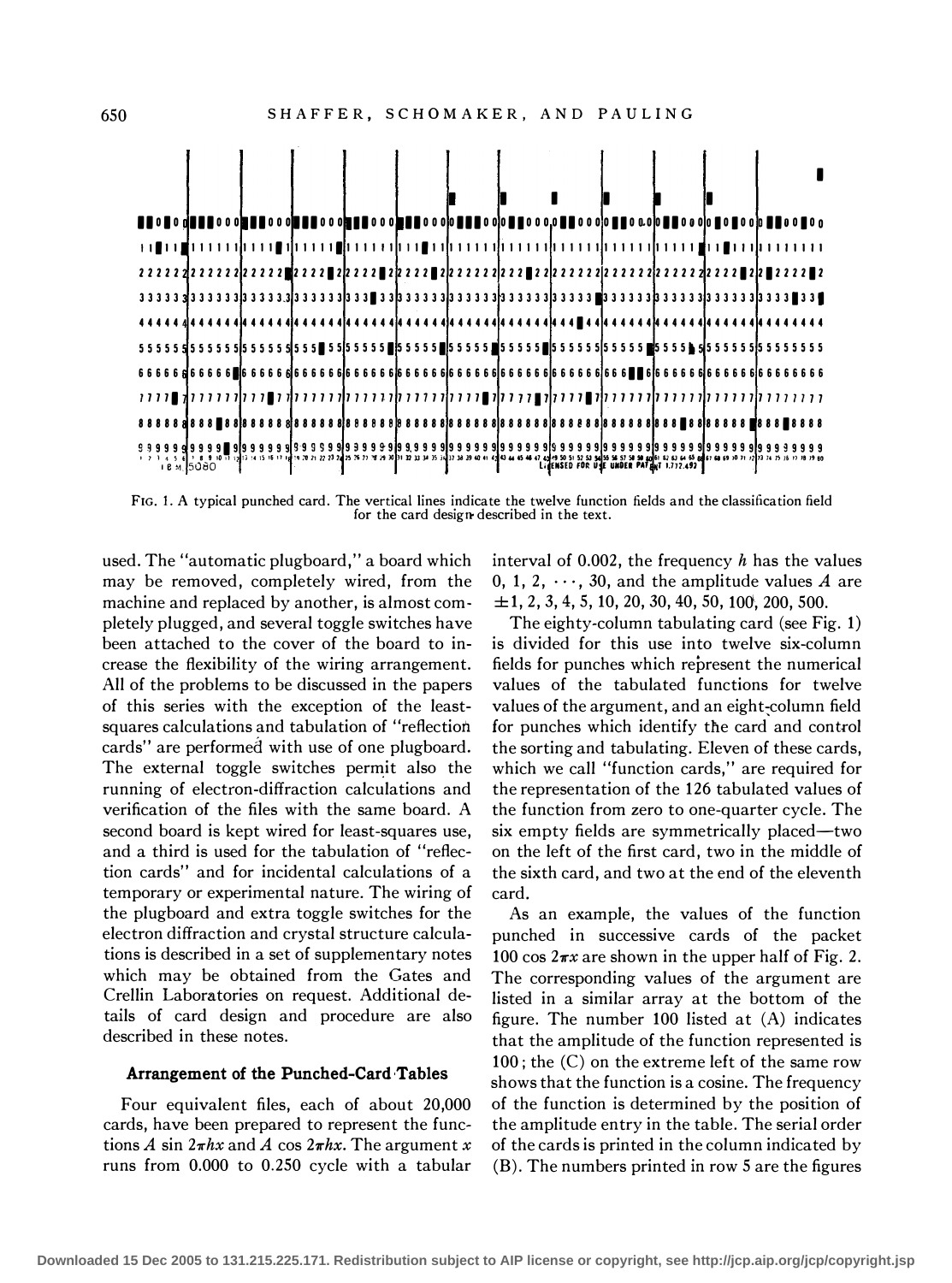contained in the card of serial number 5, etc. The card-count indicates how many cards have been summed to give the printed totals; the count is printed in the column marked by  $(C)$ . Since only a single packet has been tabulated in this example, the card count is 1 throughout the table.

In addition to the eleven function cards there is an index card for each packet. The index cards have a filing· tab on the upper left-hand corner on which are printed the amplitude, frequency, and phase of the function represented by the packet. The amplitude of the packet is also punched in a numerical field of the index card which corresponds to the units digit of the frequency. The purpose of the index cards is to permit easy identification and separation of the packets in the files and to print, during tabulation, a record of the amplitudes and frequencies of the terms. Index cards are recognized by an "x-punch" in card-column 72. This punch activates relays during the tabulation of the index cards and brings about the changes of wiring necessary for the special tabulation of the data punched in them.

The packet labeled 20 cos  $16\pi x$ , for example, thus consists of twelve cards: the index card ( serial number 00) and eleven function cards (serial numbers 01 through 11); x runs across the cards, 0.000 through 0.018 on the first function card, 0.020 tfirough 0.042 on the second, and so on up to 0.250. When negative values of the function occur, they are indicated by an  $x$ -punch in the first column of the field in which the value is punched. Examples of this punching appear in the seventh and following fields in Fig. 1. The eightplace classification field of the cards of the packet are the same except for the serial number ( columns 78, 79). The remaining six columns of this field give the sign (74), frequency (75, 76), amplitude code (77), phase (80), and file number  $(74)$ . The filing arrangement in order of decreasing detail is amplitude, sign, frequency, and phase (sine and cosine).

### Calculation Procedure

In carrying out a calculation the operator first pulls from the files the packets corresponding to the terms of the series; a term  $+26C12$  ( $+26 \cos 2\pi 12x$ ) would require the packets  $+30C12$  and  $-4C12$ , or  $+20C12$  and  $+5C12$  and  $+1C12$ . The drawing of the required amplitudes is facilitated by the amplitude colorcoding of the cards; all the functions of a given amplitude are punched into cards of the same color. The cards drawn from the file are then sorted on the columns containing the serial punches. Special cards for controlling the form of the report are introduced automatically during the sorting operation, and title cards are placed on the top of the sorted stack. The en tire set of cards, sometimes as many as 8000, is fed continuously into the hopper of the tabulator. The series is summed and the results, together with all data necessary for assuring the correctness of the calculation, are printed by the tabulator in a continuous and automatic operation, at a rate of about 140 cards per minute for typical summations. Several calculations may be tabulated in a single running of the machine, since the cardactivated control mechanisms of the tabulator permit spacing, printing, and clearing of totals, or listing of numerical or alphabetic information upon the occurrence of punches or changes in the sequence of punches specified by the wiring of the tabulator plugboard. After a calculation or group of calculations has been tabulated, the cards are



FIG. 2. Tabulator records illus· trating the card design.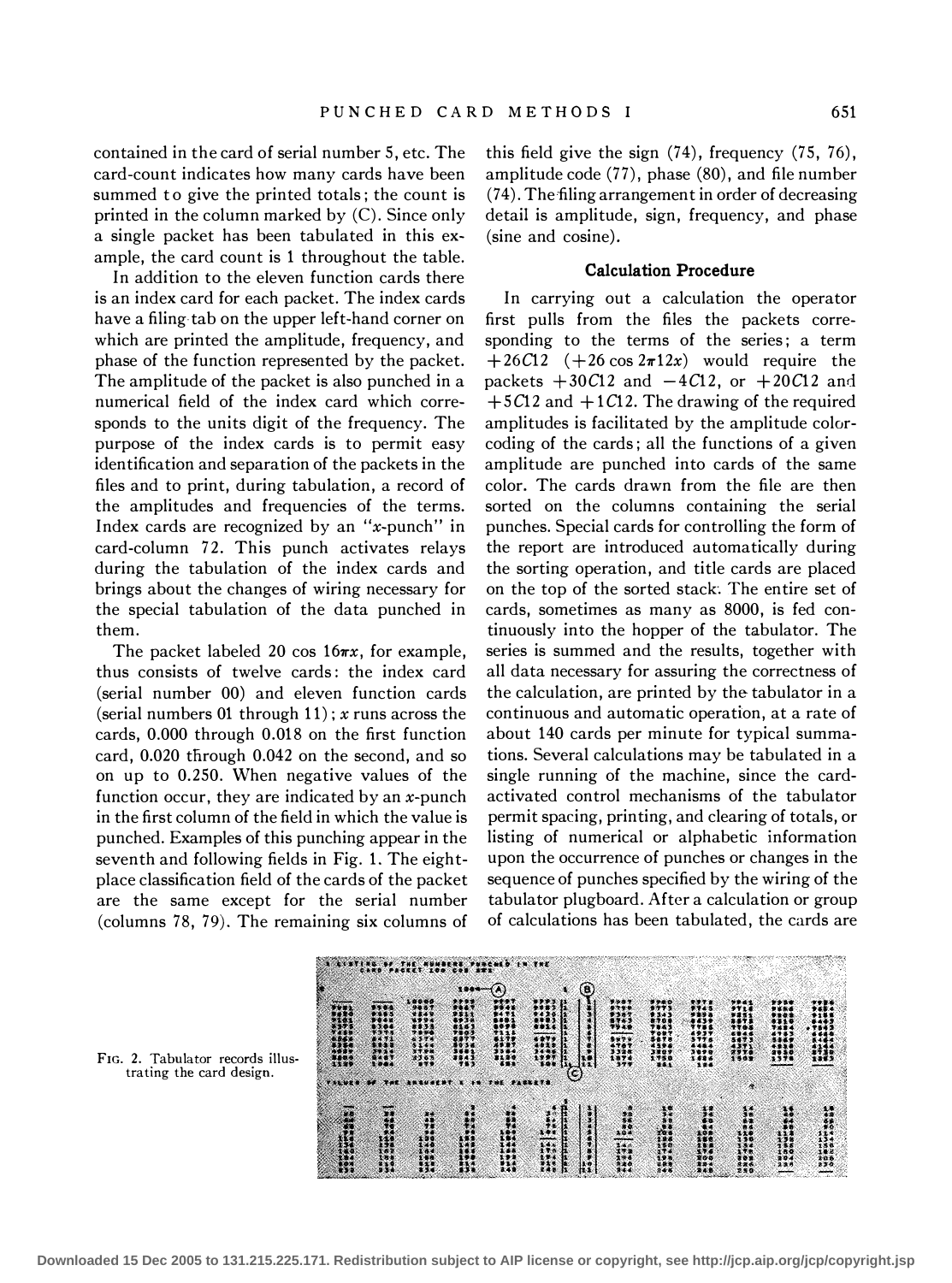

FIG. 3. Two-dimensional Fourier series. Sample secondstep summations for two values of the parameter z.

gathered into the original packets by machine sorting on the columns containing the amplitude, sign, frequency, phase, and file number. The operator then restores the cards to their proper places in the files.

## One-Dimensional Series

The printed results of two one-dimensional series calculations are shown in Fig. 3. At the top of the form are the title of the calculation and a description of\_ special aspects of the problem. Following the title field is the index field (printed from the punches contained in index cards), which contains the amplitudes and frequencies of the terms summed. The amplitudes are printed explicitly (for example the number 537 indicated by the arrow at (A) represents the term 537 cos  $2\pi 2x$ ) and the frequencies are indicated by the position of the numbers in the field. The unit of frequency is given by the number of the column in which the amplitude is printed (numbering column 3 "0," column 12 "9") and the ten of frequency by the number of the row ("00," "10," "20" at the arrow marked  $(C)$ ; sines and cosines are printed in separate rows labeled (S) and (C) on the extreme left of the figure. Thus the figure 85 in column "6" and row  $10\text{-}C$  of the first calculation indicates that a term 85C16 has been included in the summation. Beneath the index field are the eleven rows of totals which give the results of the calculation. Each row of the report is automatically designated by the corresponding serial number (D) of the cards to prevent accidental interchange of rows by the

operator. A card-count (B) which gives the units place of the number of cards tabulated in each row is printed also; the card-count is essential for the detection of extra or missing cards. (The card-count is one less than the true,count when the sixth counter contains a negative total because the card count is accumulated in the extreme left-hand position of, the eight-place counter used for the sixth field.)

When the calculation has been completed the index field is checked against the original data sheet and the card count is examined for deviations. If there is no indication of error the calculation is presumed to be correct. The only possible errors not checked in this manner are those arising from extreme coincidence or machine error. Machine errors may be brought to negligible incidence by running test cards prior to the calculation. The index-field tabulation and the card count make it possible for the calculation to be carried out by a person not acquainted with the significance of the calculation; the crystal structure investigator can check the correctness of the results in a few minutes at any time thereafter.

The ability of the tabulator to detect changes in the sequence of cards and to perform a variety of special operations when activated by specially punched cards is the principal factor in establishing the high efficiency of the method ; this coupled with the high running speed of the machine and its capacity to carry out twelve summations at once permits the reduction of operating time and the great extension of the number of calculated points.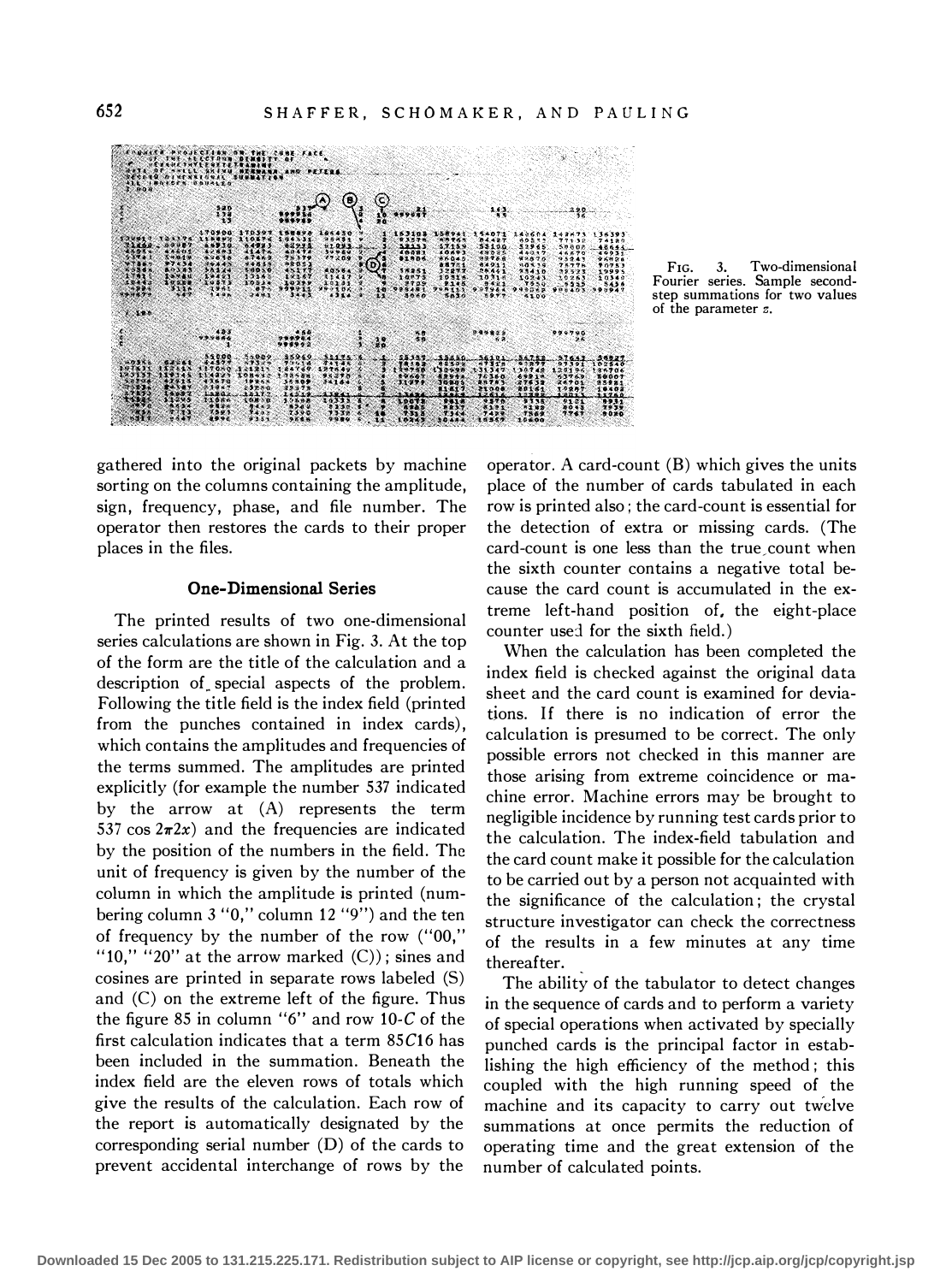### Two-Dimensional Series

The automatic control feature of the tabulator is of great convenience in extended calculations; as an example two-dimensional summations will now be considered. It is possible to reduce a twodimensional Fourier series to a product of onedimensional series.<sup>5</sup> For example the function

$$
f(x, y) = \sum_{k=0}^{\infty} \sum_{h=0}^{\infty} A_{hk} \cos 2\pi hx) \cos 2\pi ky
$$

$$
- \sum_{k=0}^{\infty} \sum_{h=0}^{\infty} B_{hk} \sin 2\pi hx) \sin 2\pi ky, \quad (2)
$$

which is symmetric about the origin, may be rewritten as

$$
f(x, y) = \sum_{k'=0}^{\infty} C(k', x) \cos 2\pi k' y
$$
  
-
$$
\sum_{k'=0}^{\infty} S(k', x) \sin 2\pi k' y, \quad (3)
$$

with

ł,

ċ

$$
C(k', x) = \sum_{h=0}^{\infty} A_{hk'} \cos 2\pi hx
$$

,,,,,,

and

$$
S(k', x) = \sum_{h=0}^{\infty} B_{hk'} \sin 2\pi hx.
$$
 (4)

The first step in the calculation is to determine  $C(k', x)$  and  $S(k', x)$  for  $k' = 0, 1, 2, \cdots$ . To determine  $f(x', y)$  one carries out the summation indicated above for  $x=x'$ . The result is a Fourier function of y only, for given  $x'$ ; this summation is then carried out, giving the function  $f(x', y)$ , which is a section across the function  $f(x, y)$ . The contour map for  $f(x, y)$  is developed from several sections (up to as many as 500 per cycle in an extreme case) calculated in this manner.

The first step of the machine calculation might be the tabulation of the many one-dimensional series separately, as it is carried out by other methods; the values of the  $C$ 's and  $S$ 's would then be picked out of the individual series. The tabulator is able to carry out the first step in one operation, however, and to arrange the  $C$ 's and  $S$ 's of given  $x$  in a column, listing with each item the frequency to be associated with it in subsequent summations. Thus to obtain the slice

r.

С.

 $\frac{1}{2}$ 59 e e e ,,,,,,,<br>,,,,,,  $\widehat{\epsilon}$  $\frac{1}{6}$ (b  $.........$ 222.22 ,,,,,,  $\mathbf{H}$ 23.A ł 322233  $-4.4.4.4$ 

će.

j,

,,,,,,<br>,,,,,

FIG. 4. Two-dimensional Fourier series. Sample tabulation of index cards for part of a first-step summation. (Column 9 is not included in this figure because it contains no entries. This column did appear in the original report, however.)

• C. A. Beevers and H. Lipson, Phil. Mag. 17, 855 (1934).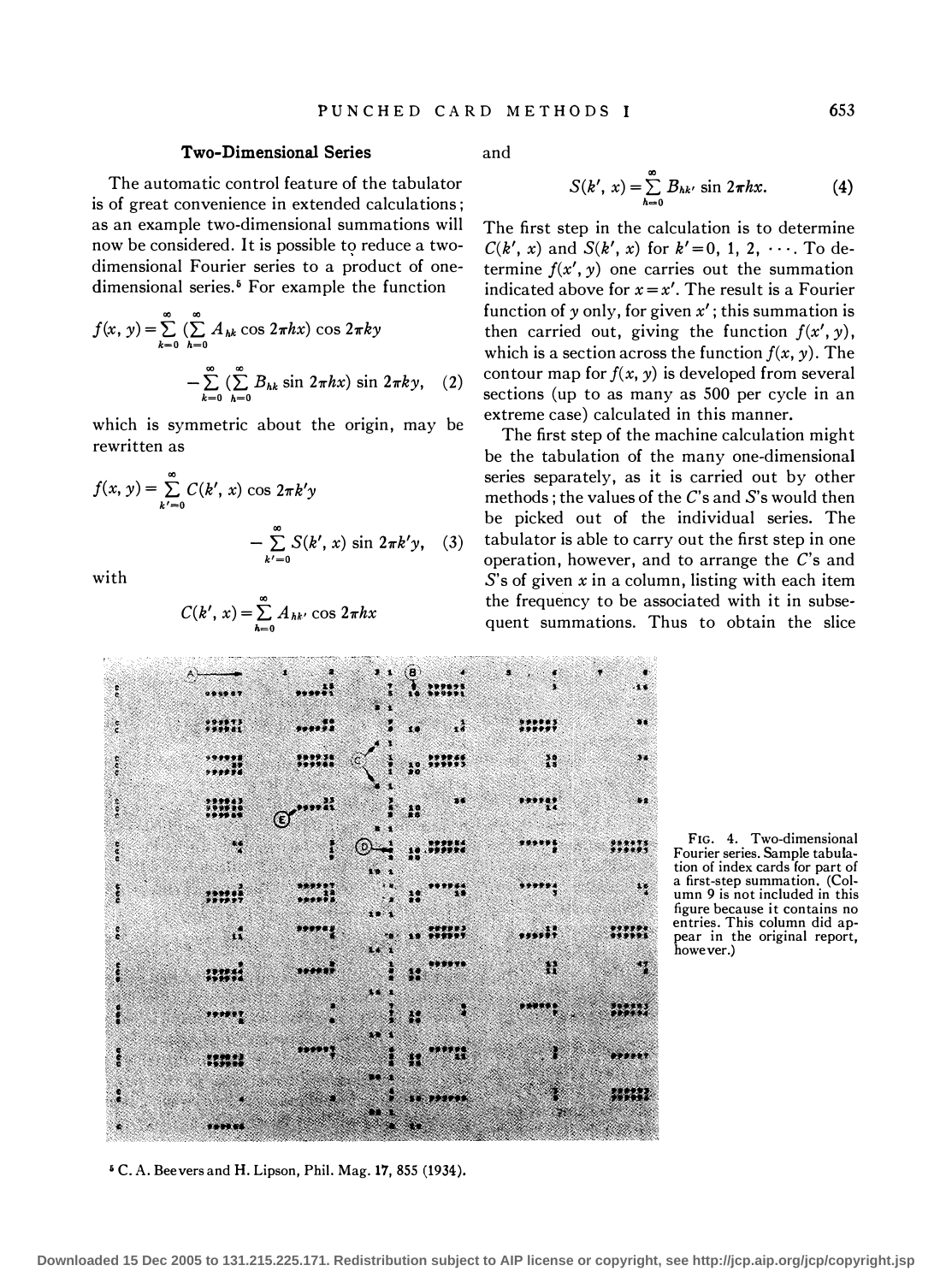| 48           | 70                   | 78     | T.K                            | 76                                               |                | $Yb - 1 = -1X$                                          |                     |                   |                                            | 24 A                                | 77 Y                            | ж                        |
|--------------|----------------------|--------|--------------------------------|--------------------------------------------------|----------------|---------------------------------------------------------|---------------------|-------------------|--------------------------------------------|-------------------------------------|---------------------------------|--------------------------|
| $99 - 545$   | 999892               | 1.14   | 7.8.30                         | 2.224                                            | 2012年第14日 2012 |                                                         | 31.25.25            |                   |                                            | 49.930.                             | 5 5 5 5 5                       | - - - -                  |
|              |                      |        | SHOURT UNROAD UPANIA PPOAKT OF |                                                  |                |                                                         |                     |                   |                                            |                                     |                                 |                          |
|              |                      |        |                                | <b>222960 489378 989630 998030 990449 998987</b> |                |                                                         |                     |                   |                                            |                                     |                                 |                          |
|              |                      |        |                                | グリィナグン クダイエグラ ジッコラウム・サタミラジェ のタギスあお アタナオホル        |                |                                                         |                     |                   | TOLETO FOOLAR POLSON RESERT BORING IDORTS  |                                     |                                 |                          |
| 3033         | A 39.2               | 0.804  | 2234                           |                                                  | 9679 10111     |                                                         |                     |                   | 19513 19534 11196                          |                                     | 11368 11383                     | 5 A 6 A 7 A              |
|              | $3124 - 1534 - 3426$ |        |                                | 3405 3287 3883                                   |                |                                                         |                     |                   | $1433$ $1523$ $1245$                       | <b>SECTION</b>                      | <b><i>SALES OF BUILDING</i></b> | <b><i>CONTRACTOR</i></b> |
|              |                      |        |                                | $997854$ 997596 997962 998340 998717 999888      |                |                                                         |                     | 999436 999785     | $\mathcal{L}(\mathbf{X})$                  | $-242 -$                            | <b>SALE</b>                     | $-0.5632$                |
|              |                      |        |                                | VOC362 095723 005113 904365 994088 993711        |                | رعه                                                     |                     |                   |                                            | <b>201361 003468 893652</b>         |                                 | 774583                   |
| 清理書 张江       | 生理基督会                | 1690   | $1440 -$                       | $1.5 - 0.7$                                      | 1542.          |                                                         | 145.00              |                   |                                            |                                     | 85 X 9 M                        | 1.44                     |
| 2225         | 24.59                | 2283   | $-2509$                        | 36.72                                            | 2235           |                                                         | $-1480$             | 1.401             | $-222 - 22$                                |                                     | <b>348 \$99540 998154</b>       |                          |
| $-22.5$      | 8.358                | $-489$ | $-0.12$                        | 711                                              |                | $\frac{1}{2}$ $\frac{1}{2}$ $\frac{1}{2}$ $\frac{1}{2}$ | 839                 | $-0.56$           | $-0.5 - 1$                                 |                                     | $-11.64$                        | $-0.64$                  |
| 595          | $-32$                | 261    |                                | $+7.999213$                                      | 9997392        |                                                         |                     |                   |                                            |                                     | 4.4.4.1.76                      |                          |
| ۰š.<br>ે 6 1 | 70                   | ेरे 8  | 7.4                            | 76                                               |                |                                                         | $78.1 - 90(7) - 80$ | $\bullet$         | S.                                         | 書店                                  | $\sim$                          | $-0.02$                  |
|              |                      |        |                                |                                                  |                |                                                         |                     |                   |                                            |                                     |                                 |                          |
|              |                      |        |                                | PT1231 PBS115 PRASSE REALES REEZER PPS631 5      |                |                                                         |                     |                   | UNSUTE MORTER DOESER BURGED BURGER URESAT  |                                     |                                 |                          |
| 718          | $-3621$              |        | $-1491 - 319$                  |                                                  | 105.999836     |                                                         |                     |                   |                                            |                                     |                                 |                          |
| 3.441        | 46.78                | 1875   | 1036                           |                                                  | 160.999854     |                                                         |                     |                   | 学生及学生了,不知了学生的,学生的学者的,学生学术课作,学生的生育的,学生学生学的。 |                                     |                                 |                          |
|              | 999117 399429 399789 |        | $-193$                         | 682.                                             | 1188           |                                                         | 17.56               | 9999              | 容易整備 (1)                                   | 3.443.                              | $-4666.$                        |                          |
|              |                      |        |                                | 997394 998006 998756 899378 999988               | -88            |                                                         | 7.34                | 9.54              | <b>LDBY</b>                                | 1450                                | 46.5.                           | $4.5 - 7.$               |
|              |                      |        |                                | 9. 1883 998519 998404 998883 998177 998131       |                |                                                         | 中华数字 医海             |                   | *********************************          |                                     |                                 |                          |
| 2770         | 9106                 |        | 1054                           | المتحاول                                         | 213.999327     |                                                         | 4.9.94.4.2.         | <b>CONTRACTOR</b> |                                            | <b>206347 895848 \$84143 435060</b> |                                 |                          |
| $-01$        | 4.72                 | 354.   | 656                            | 781                                              | 100.000        |                                                         | 1417                | $-1.5 + 4.$       | $-1.144$                                   | $-20.99 - 0.00$                     | $2.4 + 2.5$                     | 使える場合                    |
|              | 990601 090111 999662 |        | 253                            | $-0.02$                                          | $1335 - 4$     |                                                         | 101.5               | $-2833$           | 2209                                       | $-2894$                             | 3754                            | を実施す                     |
| * \$39382    |                      |        |                                | 199414 199411 999574 992090 999631               |                |                                                         | $0.099997$          | $-2.4 +$          | 513                                        | $-17.8$                             | 4.84                            | $-4.58$                  |
| $1.3.6 -$    | 1131                 |        | $1374 - 1397 - 1397$           |                                                  | 1374           |                                                         | $-1331$             | 1.866             | 1161                                       | 1076                                | $-227$                          | 12.2                     |

5. Two-dimensiona F<sub>IG</sub>. Fourier series. Sample first-step summation giving the coefficients of the sine and cosine terms<br>of the second summation for  $z=0.068, 0.070, \cdots, 0.090$ .

 $f(0.120, y)$ , the operator uses the terms listed in order in a single column labeled 0.120.

Portions of a first-dimensional step of a twodimensional Fourier projection are shown in Figs. 4 and 5. Figure 4 is a reproduction of a part of the index field tabulation. The  $C$ 's at the extreme left indicate that the terms listed are cosine terms. In the center of the figure are three columns of one-place or two-place figures. The first of these  $(C)$  gives the index  $k$  for each of the tabulated groups. The second  $(D)$  is the cardcount column. The third  $(B)$ , containing only 00 (not printed), 10, and 20, gives the tens digit of the index of frequency  $h$ . The units digit of  $h$  is given by the numbers in the top row  $(A)$  of the figure. Thus the entry 999961 at  $(E)$  represents a term  $-39C12$  which has been summed in the  $k=6$  group; in short  $A_{12,6} = -39$ . The terms of the group  $k=6$  are given (in abbreviated form) for comparison with the tabulated record. The corresponding figures are to be found in Fig. 4 in the section headed "6" at  $(C)$ ; this section includes the term marked by (E):

$$
C(6, x) = -37 + 33C2 + 26C4 - 11C6 + 52C8
$$
  
- 10C10 - 39C12 + 14C16 - 11C20.

The order of the entries read from left to right is the order of the original data sheet; this simple correspondence makes it very easy to check the terms of the series. The tabulation shown is part of a Fourier projection using hk0 data in which both  $h$  and  $k$  are even; thus every other column is vacant.

Figure 5 is a copy of a portion of the tabulation record of function cards, both cosine and sine, for values of the argument from 0.068 to 0.090 cycle. The cards tabulated in this section have the serial number 4. The rows marked  $(X)$  give the values of  $x$  in thousandths. Some of the listed values of  $k$  are indicated by  $(K)$ ; other items marked are the serial number (S) and the cardcount  $(C)$ . The tabulations of subsequent summations over the second index  $k'$  have the form of the one-dimensional calculation shown in Fig. 3.

The calculation of a three-dimensional Fourier series, although a much longer job, possesses no new features. A three-dimensional series may be written as the sum of products of one-dimensional series and the procedure is then much the same as for a two-dimensional calculation. If the ranges of the indices of the coefficients of the three-dimensional series are given by

$$
0 \leq h < r, \quad 0 \leq k < s, \quad \text{and} \quad 0 \leq l < t, \tag{5}
$$

then the series is calculated by summing st onedimensional series of  $r$  terms each, combining these to give  $t$  two-dimensional series of  $s$  terms each, and finally computing  $n$  sections of the three-dimensional function by performing  $n$ single summations of  $t$  terms each. Details of the procedure for three-dimensional series have been given by Goodwin and Hardy.<sup>6</sup>

<sup>6</sup> T. H. Goodwin and R. Hardy, Phil. Mag. 25, 1096  $(1938).$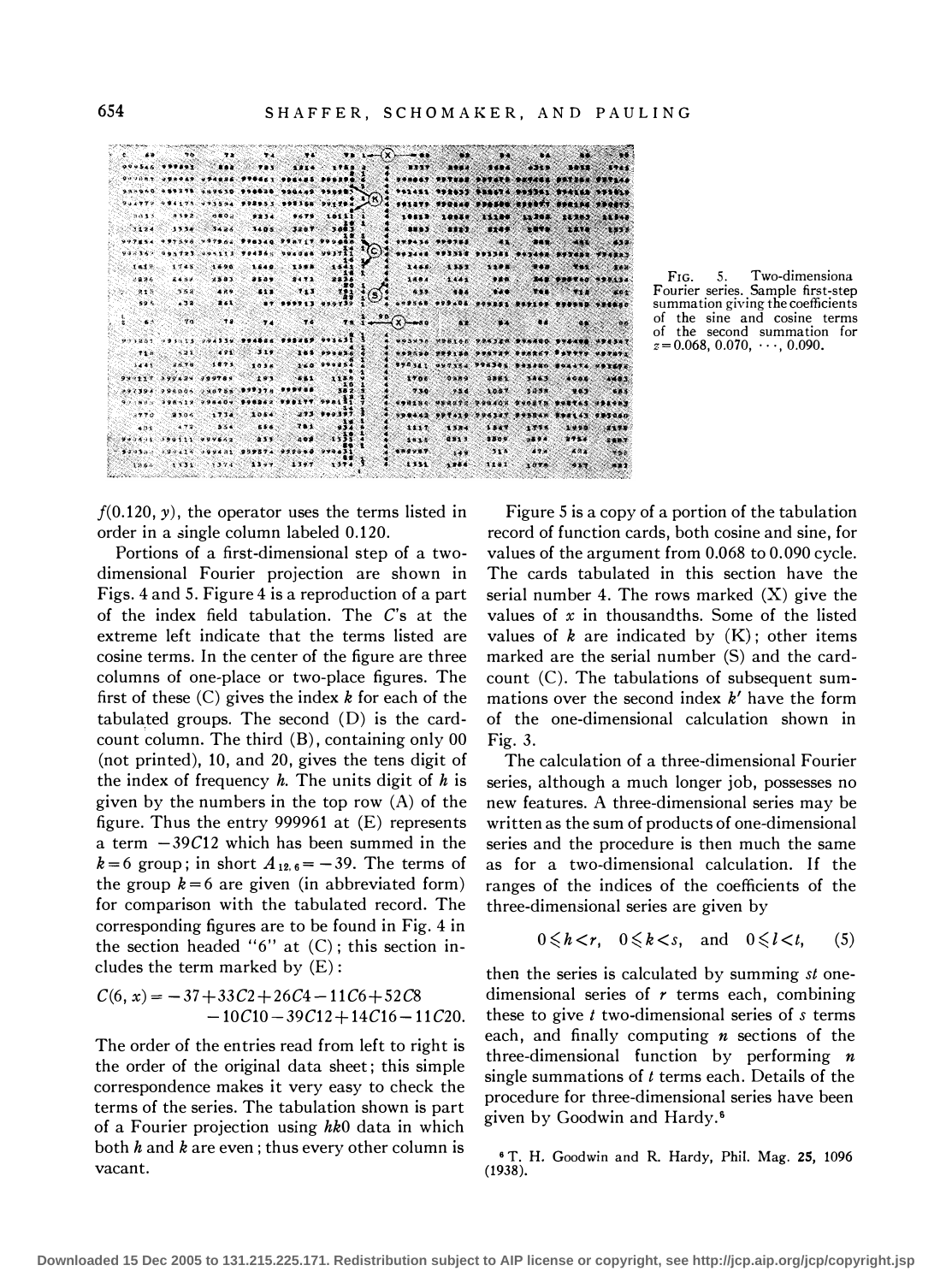## Preparation of the Master Fourier-Series File and Duplicate Files

The master Fourier-series file of 21,960 cards was prepared in the following way. A four-place table of values of  $\cos 2\pi x$  for  $x = 0, 0.002, 0.004$ ,  $\cdots$ , 1.000 was taken from standard trigonometric tables. The first 126 of these numbers are those punched on the set of cards  $1C1$ . The numbers for other frequencies were obtained by suitable selection from these numbers; thus for cos  $2\pi 2x$ the values for  $x=0$ , 0.002, 0.004, etc., are the first, third, fifth, etc., numbers in the original sequence. In this way tables were prepared for 100 cos  $2\pi hx$ ,  $-100 \cos 2\pi hx$ , 100 sin  $2\pi hx$ , and  $-100 \sin 2\pi hx$ ,  $h = 0$  to 30. These were then transferred to punched cards by an experienced operator, using a motor-driven key punch. They were checked by sorting into alternate sequence the complete set for amplitude  $+100$  and that for amplitude  $-100$  and adding in pairs on the tabulator; each non-zero sum tabulated indicated an error.

The complete set of cards in alternate sequence was then tabulated in pairs by subtraction of the second card of each pair from the first, to give the numbers for amplitude  $+200$ , which were then transferred to cards by a summary punch. Cards for amplitude  $-200$  were similarly prepared, and the two sets were then checked by the same method. The process was repeated for amplitudes  $\pm 300, \pm 400, \text{ and } \pm 500.$ 

The cards for amplitudes  $\pm 1$  to  $\pm 50$  were reproduced from these automatically by the Los Angeles Service Bureau of the IBM Corporation. The working files were similarly reproduced automatically from the master file. Each working file contains 19,032 cards; the cards for amplitudes  $\pm 300$  and  $\pm 400$ , which are not of great use, are not included in these files. One working file permits the satisfactory evaluation of Fourier series. If a large amount of work is being done, however, it is convenient to have several files at hand.

The values of the function entries in the cards are accurate to  $\pm 1$  in the last (hundredth's) place except for the cards of amplitude 200 and 500, which, as a result of their preparation from the cards of amplitude 100, are accurate only to within  $\pm 2$  and  $\pm 5$  hundredths, respectively. In consequence of the method of generation of the lower amplitudes  $(1, \dots, 50)$  by diagonal reproduction, proper rounding could not be accomplished, and the entries on these cards have an average error of  $-0.005$  in the *magnitude* of the function superimposed on the random error (which does not exceed  $\pm 0.005$ ). This degree of non-randomness of the errors will significantly increase the resulting average error of the sums for values of the argument at which most of the Fourier terms happen to be in phase.

From time to time the files are checked for errors caused by card damage or incorrect replacement of damaged cards by tabulating the cards in their file order with control on frequency using a special control circuit which is set up by a toggle switch mounted on the tabulator plugboard. If a non-zero total appears, indicating an error, the frequency group in which the error exists is sorted into groups of corresponding cards of the same amplitude (positive or negative), and the cards are tabulated again with control on column 77 using a second special wiring. The error is located as to amplitude by a non-vanishing total in the printed record. The faulty amplitude pack is now sorted according to serial number and tabulated in the normal way. The error is thus limited to one of two cards—the positive and negative pair of the last non-zero total—where it is finally located by direct inspection and comparison with the corresponding cards of the master file. It is important that this procedure of verification also serves to reveal by non-zero totals and an incorrect card count when, through sorting or filing error, cards are missing from a frequency group or misplaced or extra cards are present. The identification of missing or extra cards can readily be completed by inspection, after the tabulation by amplitude groups, with much less trouble than is the lot of the operator if a missing or extra card error turns up in a lengthy normal calculation.

Our master file is available for the production of working files for use by investigators in universities and research laboratories.

### REFLECTION CARDS AND THEIR USE

It has been found convenient to punch a card for each x-ray reflection obtained in a given investigation; a reflection card may contain the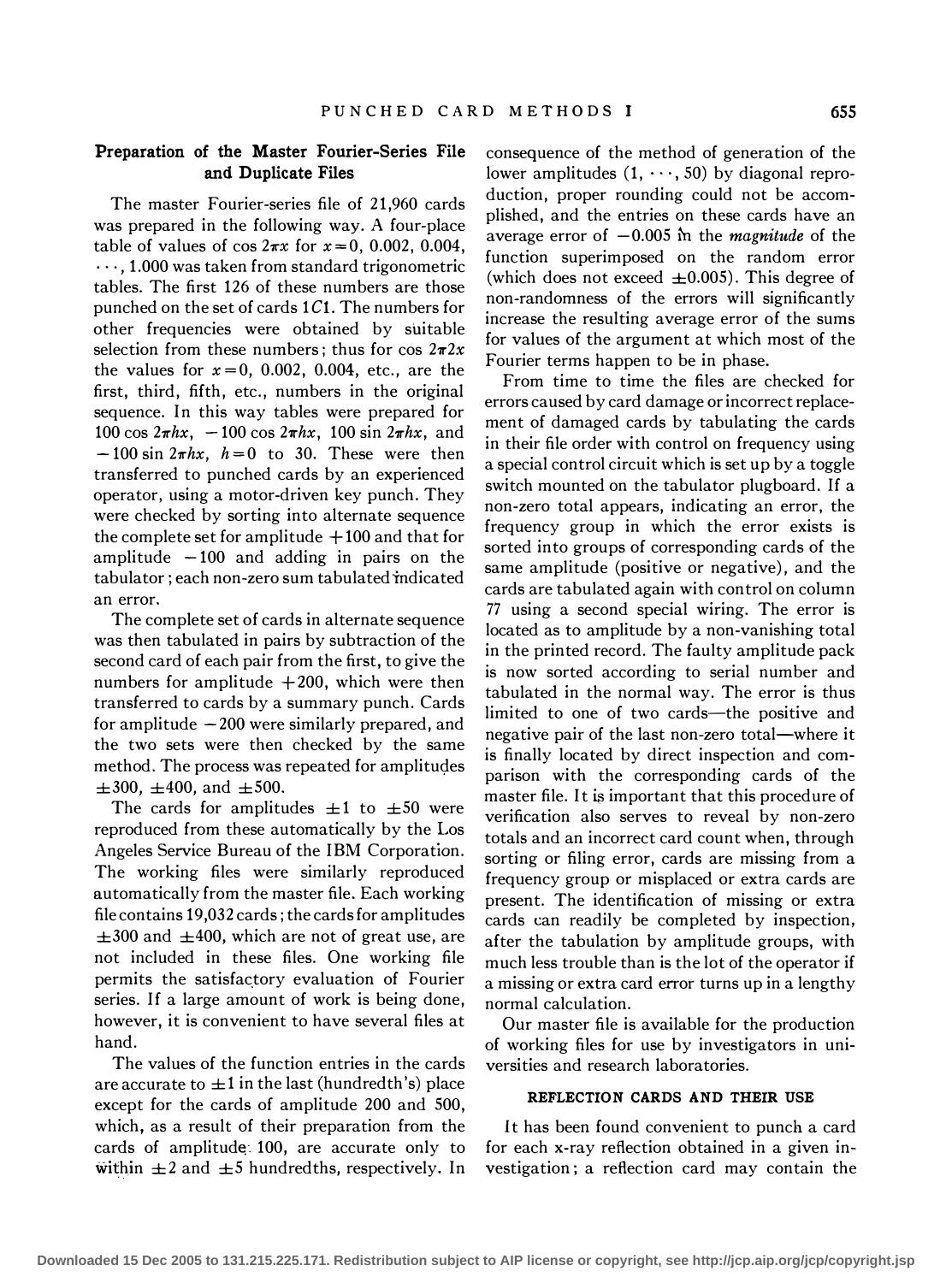indices, the interplanar distance, the observed intensity, the product of the Lorentz and polarization factors, the observed and calculated structure amplitudes, the multiplicity factor, and other information which it may be desired to list, tabulate, or sort in any order. Such cards are of use particularly in the tabulation of data sheets for the calculation of two- or three-dimensional series. For example, the Fourier series representing the electron density distribution in the plane  $z = \frac{1}{2}$  of a crystal cell is

$$
\rho(x, y, \frac{1}{2}) = \frac{1}{VN} \sum_{h=-\infty}^{\infty} \sum_{k=-\infty}^{\infty} \sum_{l=-\infty}^{\infty} F_{hkl}
$$
  
 
$$
\times \cos 2\pi (hx + ky + l/2), \quad (6)
$$

where V is the volume of the cell,  $F_{hk}$  is the amplitude of the reflection  $hkl$ , and N is the total number of electrons in one unit cell. This may be written

$$
\rho(x, y, \frac{1}{2}) = \frac{1}{VN} \sum_{h=-\infty}^{\infty} \sum_{k=-\infty}^{\infty} \times \left\{ \sum_{l=-\infty}^{\infty} F_{hk_l}(-1)^{|l|} \right\} \cos 2\pi (hx + ky). \quad (7)
$$

With use of the control facilities of the tabulator the summation over  $l$  can be made in a few minutes. In a problem requiring extensive use of Fourier methods the time saved in the arrangement of data prior to calculation may greatly exceed the few hours required for the punching of the reflection cards.

### STRUCTURE-FACTOR CALCULATIONS

The evaluation of structure factors generally consists in forming the quantities  $a = (hx + ky + kz)$ , looking up in tables the atomic scattering factors for the reflections and the values of the trigonometric functions of  $(hx+ky+lz)$  for each atomic term, multiplying these in pairs, and summing these products over all atoms in the unit.

#### Parameter Cards

A considerable fraction of the time used in calculating structure factors is consumed in computing quantities of the type  $(hx+ky+lz) = a$ for each of the several atoms in the unit of structure. The calculation of these quantities is greatly facilitated by the use of parameter cards ; the parameters  $x_1, x_2, \cdots$  of the atoms are punched into the successive fields of a card, and the y and z parameters in the same fields of other cards, one field being used for each independent atom in the unit. Several copies of each of the cards are made; differently colored cards are used for  $x$ ,  $y$ , and  $z$  so that they may be distinguished visually. The evaluation of  $(5x+3y+7z)$ , for example, is then accomplished by tabulating together 5 x-cards, 3 y-cards, and 7 z-cards. The result is printed together with the indices of the reflection.

### Atomic Scattering Cards

Most of the schemes for the computation of structure factors which we have considered require either the preparation of very extensive card files or the use of machines in existence but not available in these Laboratories at present. A relatively simple application of the machines to this problem is described below. The values of  $f_i$  cos  $2\pi a$  are tabulated in card files,  $f_i$  being the scattering factor of the atom of kind  $j$ . There is one card for each value of a from 0.000 to 0.500 in steps of 0.002. The twelve numerical function-fields of each card contain  $f_j \cos 2\pi a$  for  $\sin \theta/\lambda = 0.05, 0.10, \cdots, 0.60$ . The values of a and  $1 - a$  are stamped on the face of each card. Thus far files for carbon, nitrogen, and oxygen have been prepared using Pauling-Sherman<sup>7</sup> and Hartree<sup>8</sup> scattering factors; each file contains only 250 cards. If these files are used in conjunction with parameter cards only the cosines are needed, since sines are obtained by summing  $(hx+ky+lz-0.250)$ , and negatives of either function by adding 0.500 during the parameter summation.

The complete procedure for structure-factor calculation is as follows. Parameter cards for  $x, y$ , and  $z$  are punched and tabulated, as described in the preceding section, in small handpicked groups to give a quadruple-spaced tabular report of the required parameter sums a. This report sheet, generally 6 to 12 feet long, is run

<sup>7</sup>Linus Pauling and J. Sherman, Zeits. f. Krist. 81, 1

<sup>(1932).&</sup>lt;br>
<sup>8</sup> The "Hartree scattering factors" have been calculated<br>
by R. W. James and G. W. Brindley, Phil. Mag. 12, 81<br>
(1932), using electron density functions computed by D. R.<br>
Hartree, Proc. Cambridge Phil. Soc. **24**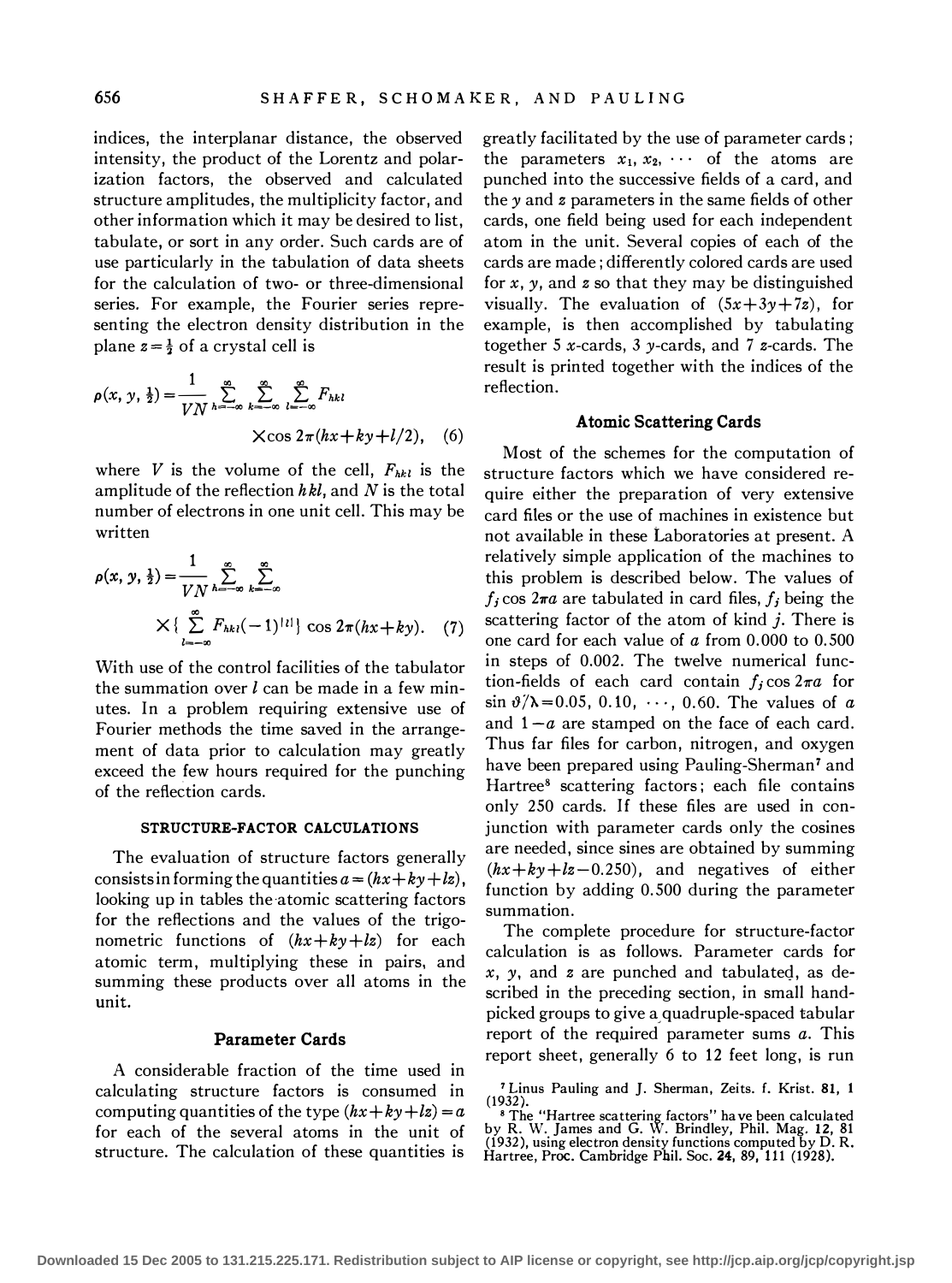back to its starting position on the platen of the machine. Reading from the parameter-sum list on this report sheet, the operator draws from the small  $f_i$  cos  $2\pi a$  files the terms indicated on the report sheet and tabulates them on the report sheet just under the appropriate parameter sums. The used cards are allowed to collect until the files have been so depleted as to be no longer usable; then the files are refreshed by sorting in the used cards by machine. For continued use several copies of each file could be prepared, their size and cost being very small. When the desired set of structure factors has been tabulated the investigator interpolates the true structure factor from those given over the range of  $\sin \vartheta/\lambda$ , with use of the value of  $\sin \theta/\lambda$  for the reflection. For crystals of small scattering power, such as those containing only carbon, nitrogen, and oxygen, visual interpolation or simple proportion is sufficient for most needs, errors running well under 5 percent in all the calculations which have been made. This method of calculation seems to be sufficiently accurate for all but the most exacting investigations, and it is certainly of great use in the calculation of structure factors for many preliminary models.

### LEAST-SQUARES CALCULATIONS

The evaluation of crystal parameter values by the least-squares method as applied by Hughes $9$ has been greatly expedited by the use of the punched-card machines. The numerical factors of the observational equations are punched into cards, one card being used for each observational equation containing not more than 23 parameters. It is convenient to punch in an additional field of each card the sum of all of the elements of the observational equation. The pack of cards is then sorted on the units-digit of the first field; the cards punched "9" in this column are passed through the tabulator, then the "8" and "9" packs are put through, etc., until all the cards except the "0" pack have been added the indicated number of times. The complete pack is then sorted on the tens-digit column of the first field, and the small packs added as before with a oneplace displacement of the counter wiring. If only two-place figures have been used, the operations mentioned suffice to compute the numerical

<sup>9</sup> E. W. Hughes, J. Am. Chem. Soc. 63, 1737 (1941).

factors of the first normal equation. The results are printed by pressing the hand total key of the machine. Continued sorting and totaling of the rest of the fields result in the printing of the complete matrix representing the set of normal equations. The symmetry of the matrix of the set provides a check of the correctness of the calculation except for the diagonal terms, which may be checked by forming the sum of the elements in each row or column of the matrix and comparing it with the corresponding values which the machine computes from the sums of the elements of the observational equations. The solution of the set of normal equations is then carried out by any of the various methods for the solution of simultaneous equations. In the reduction of 80 observational equations to 12 normal equations in 12 variables the following times were required in the computational steps:

Punching of observational equations into cards Verification and correction of cards Tabulation of cards to give normal equations  $1\frac{1}{2}$  hours  $\frac{1}{2}$  hour 3 hours

The normal equations were solved by methods not using punched cards in about one and onehalf days. The total time required was thus about two days. The same calculation made with an adding machine would have taken about five days. The time reduction in the step carried out with the IBM machines is from  $3\frac{1}{2}$  days to 5 hours. The procedure just described is longer than the progressive digiting method described by A. E. Brandt of Iowa State College in "Practical Applications of the Punched Card Method in Colleges and Universities."4 This method, however, requires the use of a summary punch, which is not available to us at the present time. Although the saving in time is great in the longer method just described, still greater efficiency may be attained with the progressive digiting method.

# THE SAVING OF TIME

The time factor is in all cases greatly in favor of the punched-card method relative to summation procedures used in the past. Fourier projections which by the Beevers-Lipson method required several days of calculation can now be made in 5 to 7 hours. At the same time the density of calculated points is much greater and the accuracy of the computation is assured. The machine steps in the least-squares calculations require